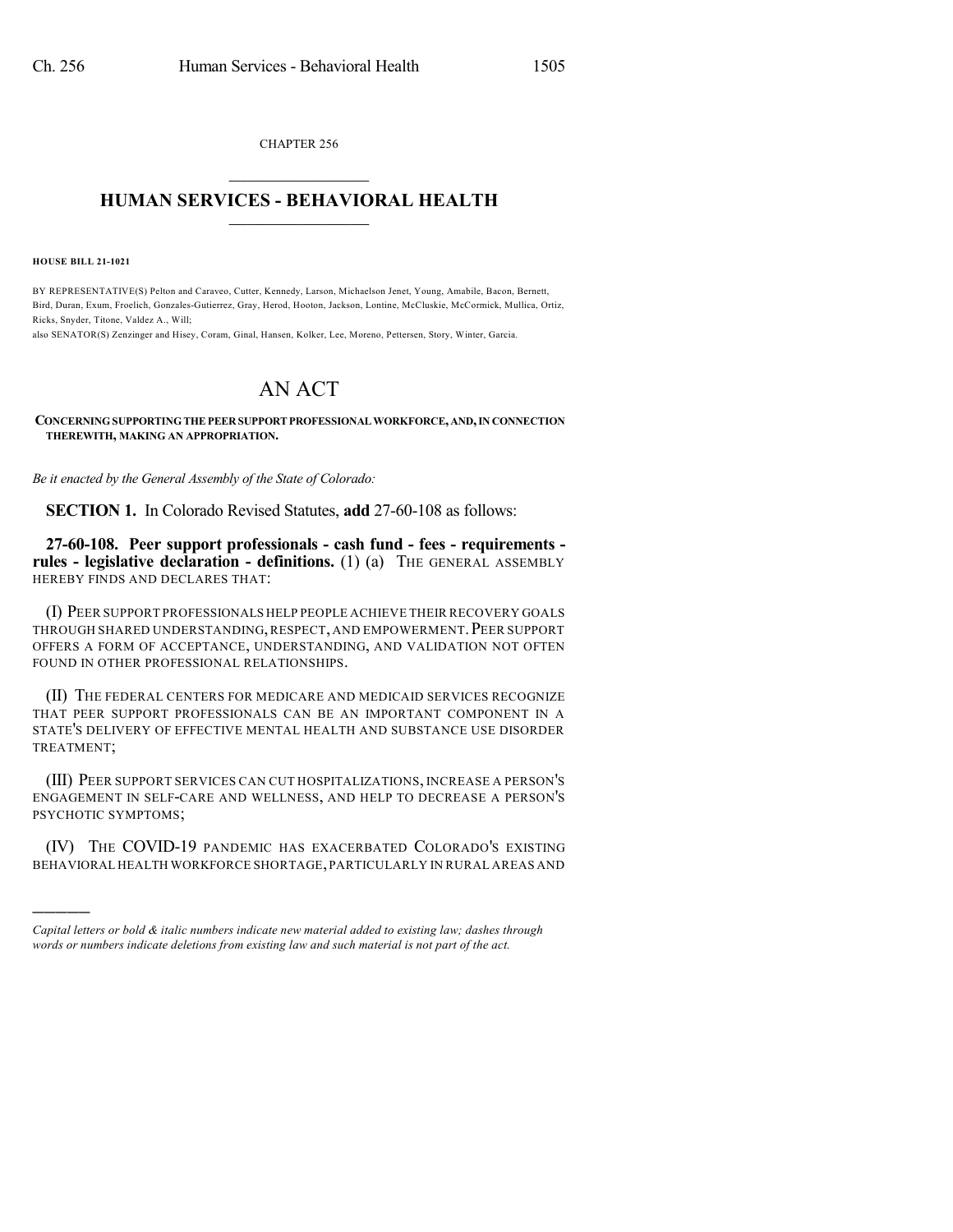## COMMUNITIES OF COLOR;

(V) COLORADO LACKS A BEHAVIORAL HEALTH WORKFORCE THAT REFLECTS THE CULTURE, ETHNICITY, SEXUAL ORIENTATION, GENDER IDENTITY, MENTAL HEALTH SERVICE EXPERIENCES, AND SUBSTANCE USE DISORDER EXPERIENCES OF INDIVIDUALS IN THE STATE;

(VI) IN THE PAST TWO YEARS, THE NUMBER OF PEOPLE WHO HAVE NEEDED BUT HAVE NOT RECEIVED BEHAVIORAL HEALTH SERVICES HAS NEARLY DOUBLED. CHALLENGES TO THE WORKFORCE IS CONSIDERED THE LEADING CAUSE FOR THE DECREASED AVAILABILITY OF BEHAVIORAL HEALTH SERVICES. PEER SUPPORT PROFESSIONALS CAN HELP FILL COLORADO'S WORKFORCE NEED.

(VII) THE SUBSTANCE ABUSE AND MENTAL HEALTH SERVICES ADMINISTRATION HAS IDENTIFIED PEER-RUN ORGANIZATIONS AS AN EVIDENCE-BASED PRACTICE. PEER-RUN ORGANIZATIONS MAY OFFER A VARIETY OF SERVICES, INCLUDING BUT NOT LIMITED TO:

- (A) PEER-RUN DROP-IN CENTERS;
- (B) RECOVERY AND WELLNESS CENTERS;
- (C) EMPLOYMENT SERVICES;
- (D) PREVENTION AND EARLY INTERVENTION ACTIVITIES;
- (E) PEER MENTORING FOR CHILDREN AND ADOLESCENTS;
- (F) WARM LINES; OR
- (G) ADVOCACY SERVICES.

(VIII) PEER-RUN ORGANIZATIONS, INCLUDING RECOVERY COMMUNITY ORGANIZATIONS, ARE IMPORTANT COMPONENTS IN COLORADO'S BEHAVIORAL HEALTH SYSTEM. THESE ORGANIZATIONS HELP INDIVIDUALS DEFINE THEIR LIFE GOALS AND FIND A UNIQUE PATH TOWARD RECOVERY IN A HOLISTIC MANNER.

(b) THE GENERAL ASSEMBLY FINDS, THEREFORE, THAT IT IS IN THE BEST INTEREST OF THE STATE TO SUPPORT THE PEER SUPPORT PROFESSIONAL WORKFORCE THROUGH THE CREATION OF PEER-RUN RECOVERY SUPPORT SERVICES ORGANIZATIONS. PEER-RUN AND PEER-LED ORGANIZATIONS WILL HELP EXPAND PEER SUPPORT SERVICES THROUGHOUT THE STATE,EXPAND THE BEHAVIORAL HEALTH WORKFORCE, AND SAVE THE STATE MONEY BY REDUCING THE NEED FOR CRISIS SERVICES.

- (2) AS USED IN THIS SECTION, UNLESS THE CONTEXT OTHERWISE REQUIRES:
- (a) "LICENSED MENTAL HEALTH PROVIDER" MEANS A:

(I) MENTAL HEALTH PROFESSIONAL LICENSED OR CERTIFIED PURSUANT TO ARTICLE 245 OF TITLE 12, EXCEPT FOR UNLICENSED PSYCHOTHERAPISTS PURSUANT TO ARTICLE 245 OF TITLE 12;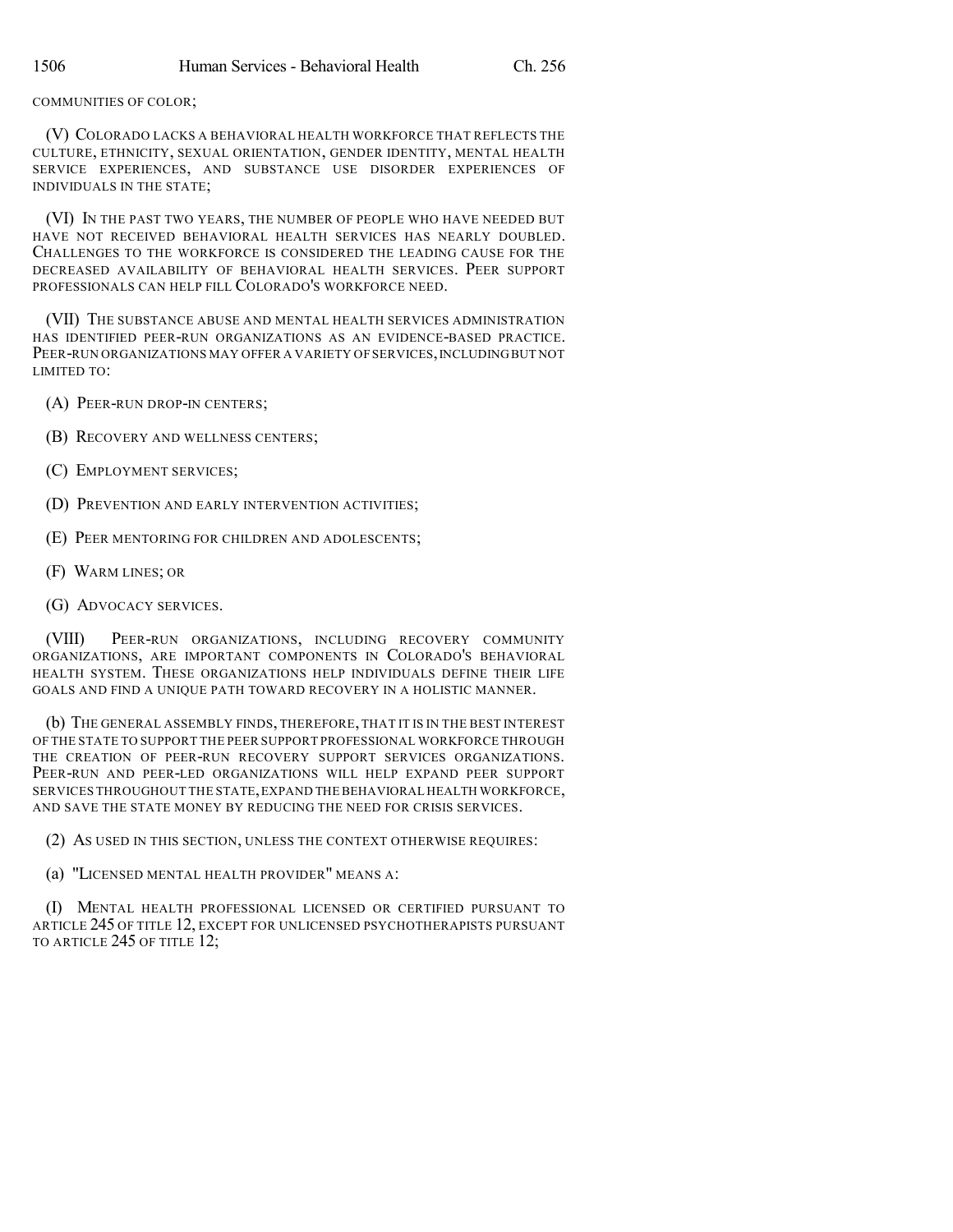(II) ADVANCED PRACTICE REGISTERED NURSE REGISTERED PURSUANT TO SECTION 12-255-111 WITH TRAINING IN SUBSTANCE USE DISORDERS OR MENTAL HEALTH;

(III) PHYSICIAN ASSISTANT LICENSED PURSUANT TO SECTION 12-240-113 WITH SPECIFIC TRAINING IN SUBSTANCE USE DISORDERS OR MENTAL HEALTH;

(IV) PSYCHIATRIC TECHNICIAN LICENSED PURSUANT TO ARTICLE 295OF TITLE 12; AND

(V) MEDICAL DOCTOR OR DOCTOR OF OSTEOPATHY LICENSED PURSUANT TO ARTICLE 240 OF TITLE 12;

(b) "PEER SUPPORT PROFESSIONAL" MEANS A PEER SUPPORT SPECIALIST, RECOVERY COACH, PEER AND FAMILY RECOVERY SUPPORT SPECIALIST, PEER MENTOR, FAMILY ADVOCATE, OR FAMILY SYSTEMS NAVIGATOR WHO MEETS THE QUALIFICATIONS DESCRIBED IN SUBSECTION (3)(a)(III) OF THIS SECTION.

(c) "RECOVERY SUPPORT SERVICES ORGANIZATION" MEANS AN INDEPENDENT ENTITY LED AND GOVERNED BY REPRESENTATIVES OF LOCAL COMMUNITIES OF RECOVERY AND APPROVED BY THE EXECUTIVE DIRECTOR OF THE STATE DEPARTMENT PURSUANT TO SUBSECTION (3)(a) OF THIS SECTION.

(3) (a) ON OR BEFORE JULY 1, 2022, THE STATE DEPARTMENT SHALL DEVELOP A PROCEDURE FOR RECOVERY SUPPORT SERVICES ORGANIZATIONS TO BE APPROVED BY THE EXECUTIVE DIRECTOR OF THE STATE DEPARTMENT FOR REIMBURSEMENT PURSUANT TO THIS SECTION. THE PROCEDURES MUST ENSURE THAT THE RECOVERY SUPPORT SERVICES ORGANIZATION:

(I) PROVIDES RECOVERY-FOCUSED SERVICES AND SUPPORTS;

(II) EMPLOYS OR CONTRACTS WITH A LICENSED MENTAL HEALTH PROVIDER TO ADMINISTER ON-GOING SUPERVISION OF PEER SUPPORT PROFESSIONALS EMPLOYED BY RECOVERY SUPPORT SERVICES ORGANIZATIONS.THE LICENSED MENTAL HEALTH PROVIDER MUST BE IN GOOD STANDING AND MUST DEMONSTRATE HAVING RECEIVED FORMAL TRAINING SPECIFIC TO THE PROVISION OF PEER SUPPORT SERVICES AND SUPERVISION OF PEER SUPPORT PROFESSIONALS;

(III) EMPLOYS OR CONTRACTS WITH PEER SUPPORT PROFESSIONALS WHO MUST:

(A) SELF-IDENTIFY AS HAVING EXPERIENCED THE PROCESS OF RECOVERY FROM A MENTAL HEALTH DISORDER, SUBSTANCE USE DISORDER, TRAUMA, OR ONE OR ALL OF SUCH CONDITIONS, EITHER AS A CONSUMER OF RECOVERY SERVICES OR AS THE PARENT OR A FAMILY MEMBER OF THE CONSUMER;

(B) HAVE SUCCESSFULLY COMPLETED FORMAL TRAININGCOVERING ALL CONTENT AREAS OUTLINED IN THE CORE COMPETENCIES FOR PEER SUPPORT PROFESSIONALS ESTABLISHED BY EITHER THE STATE DEPARTMENT OR THE SUBSTANCE ABUSE AND MENTAL HEALTH SERVICES ADMINISTRATION OF THE UNITED STATES DEPARTMENT OF HEALTH AND HUMAN SERVICES; AND

(C) PROVIDE NONCLINICAL SUPPORT SERVICES THAT ALIGN WITH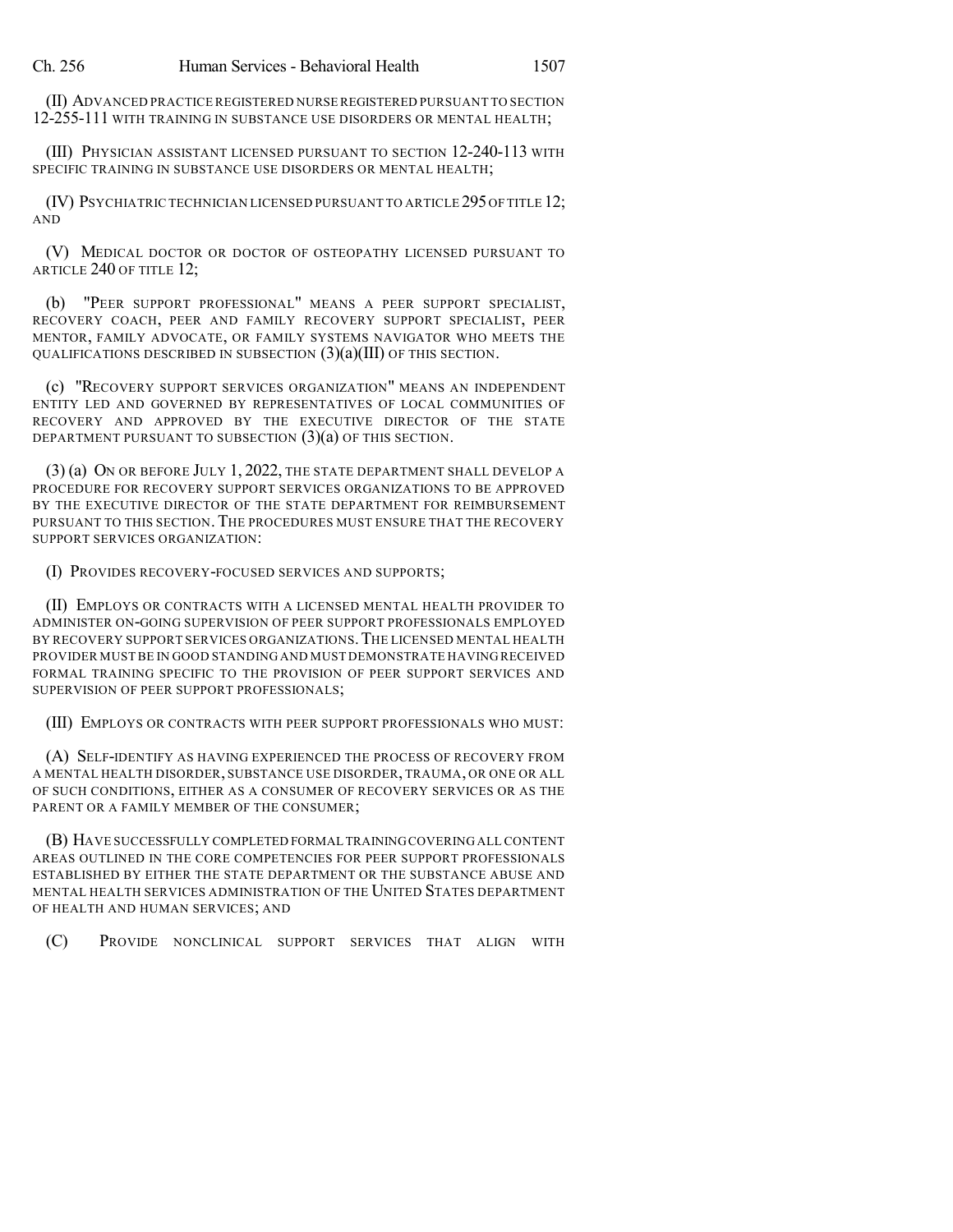RECOMMENDATIONS FROM THE SUBSTANCE ABUSE AND MENTAL HEALTH SERVICES ADMINISTRATION OF THE UNITED STATES DEPARTMENT OF HEALTH AND HUMAN SERVICES, INCLUDING ENGAGING INDIVIDUALS IN PEER-TO-PEER RELATIONSHIPS THAT SUPPORT HEALING, PERSONAL GROWTH, LIFE SKILLS DEVELOPMENT, SELF-CARE, AND CRISIS-STRATEGY DEVELOPMENT TO HELP ACHIEVE RECOVERY, WELLNESS, AND LIFE GOALS;

(IV) HAS AN ESTABLISHED PROCESS BY WHICH THE ORGANIZATION COORDINATES ITS SERVICES WITH THOSE RENDERED BY OTHER AGENCIES TO ENSURE AN UNINTERRUPTED CONTINUUM OF CARE TO PERSONS WITH BEHAVIORAL HEALTH DISORDERS; AND

(V) MEETS ANY OTHER STANDARDS AS DETERMINED BY RULE OF THE EXECUTIVE DIRECTOR.

(b) A PEER SUPPORT PROFESSIONAL MAY PROVIDE SERVICES FOR A RECOVERY SUPPORT SERVICES ORGANIZATION IN VARIOUS CLINICAL AND NONCLINICAL SETTINGS, INCLUDING BUT NOT LIMITED TO:

(I) JUSTICE-INVOLVED SETTINGS;

(II) PHYSICAL HEALTH SETTINGS, SUCH AS PEDIATRICIAN OR OBSTETRIC AND GYNECOLOGICAL HEALTH CARE OFFICES;

(III) EMERGENCY DEPARTMENTS;

(IV) SERVICES DELIVERED VIA TELEHEALTH;

(V) AGENCIES SERVING HOMELESS COMMUNITIES;

(VI) PEER RESPITE HOMES;

(VII) SCHOOL-BASED HEALTH CENTERS; AND

(VIII) HOME- AND COMMUNITY-BASED SETTINGS.

(c) THE EXECUTIVE DIRECTOR OF THE STATE DEPARTMENT, IN COLLABORATION WITH THE DEPARTMENT OF HEALTH CARE POLICY AND FINANCING, MAY PROMULGATE RULES ESTABLISHINGMINIMUM STANDARDS THAT RECOVERY SUPPORT SERVICES ORGANIZATIONS MUST MEET.

(4) THE STATE DEPARTMENT MAY CHARGE A FEE FOR RECOVERY SUPPORT SERVICES ORGANIZATIONS SEEKING APPROVAL PURSUANT TO SUBSECTION (3)(a) OF THIS SECTION. IF THE EXECUTIVE DIRECTOR OF THE STATE DEPARTMENT CHARGES A FEE TO RECOVERY SUPPORT SERVICES ORGANIZATIONS, THE EXECUTIVE DIRECTOR SHALL PROMULGATE RULES TO ESTABLISH THE FEE AT AN AMOUNT NOT TO SUBSTANTIALLY EXCEED THE AMOUNT CHARGED TO OTHER BEHAVIORAL HEALTH PROVIDERS SEEKING APPROVAL FROM THE STATE DEPARTMENT. THE STATE DEPARTMENT SHALL DEPOSIT ANY FEES COLLECTED INTO THE PEER SUPPORT PROFESSIONAL WORKFORCE CASH FUND CREATED IN SUBSECTION (6) OF THIS **SECTION**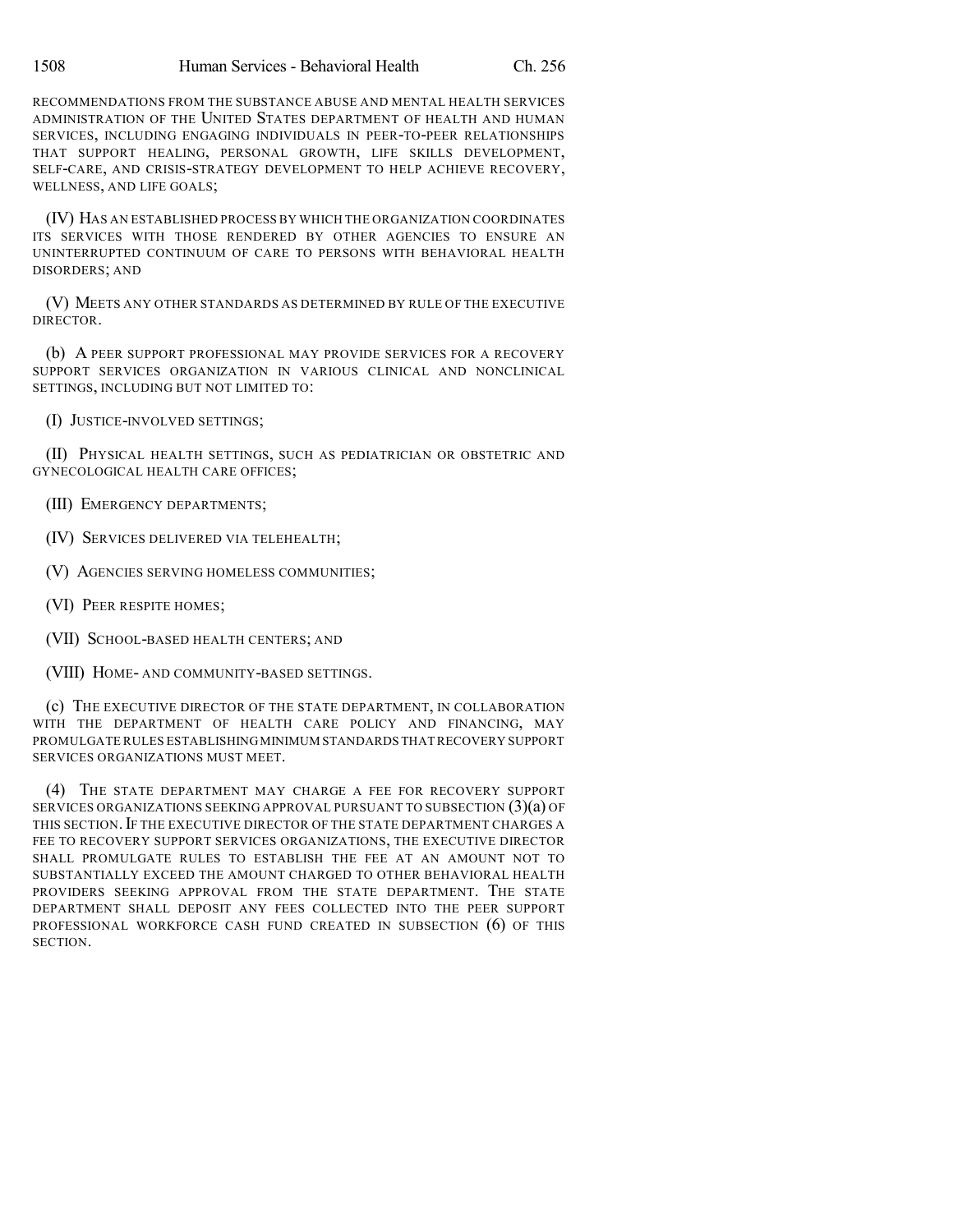(5) THE STATE DEPARTMENT MAY SEEK, ACCEPT, AND EXPEND GIFTS, GRANTS, OR DONATIONS FROM PRIVATE OR PUBLIC SOURCES FOR THE PURPOSES OF THIS SECTION. THE STATE DEPARTMENT SHALL TRANSFER EACH GIFT, GRANT, AND DONATION TO THE STATE TREASURER, WHO SHALL CREDIT THE SAME TO THE PEER SUPPORT PROFESSIONAL WORKFORCE CASH FUND CREATED IN SUBSECTION (6) OF THIS SECTION.

(6) (a) THERE IS CREATED IN THE STATE TREASURY THE PEER SUPPORT PROFESSIONAL WORKFORCE CASH FUND, REFERRED TO IN THIS SECTION AS THE "FUND", WHICH CONSISTS OF:

(I) FEES COLLECTED PURSUANT TO SUBSECTION (4) OF THIS SECTION;

(II) GIFTS, GRANTS, AND DONATIONS COLLECTED PURSUANT TO SUBSECTION (5) OF THIS SECTION; AND

(III) MONEY APPROPRIATED TO THE FUND BY THE GENERAL ASSEMBLY.

(b) THE STATE TREASURER SHALL CREDIT ALL INTEREST AND INCOME DERIVED FROM THE DEPOSIT AND INVESTMENT OF MONEY IN THE FUND TO THE FUND.

(c) ANY UNEXPENDED AND UNENCUMBERED MONEY REMAINING IN THE FUND AT THE END OF A FISCAL YEAR REMAINS IN THE FUND AND IS NOT TRANSFERRED TO THE GENERAL FUND OR ANY OTHER FUND.

(d) SUBJECT TO ANNUAL APPROPRIATION BY THE GENERAL ASSEMBLY,THE STATE DEPARTMENT MAY EXPEND STATE MONEY FROM THE FUND FOR THE PURPOSE OF IMPLEMENTING THIS SECTION.

(7) A PEER-RUN RECOVERY SERVICE PROVIDER SHALL NOT BE COMPELLED TO SEEK APPROVAL FROM THE STATE DEPARTMENT TO BECOME A RECOVERY SUPPORT SERVICES ORGANIZATION.EXPANDED SERVICE FUNDING AVAILABLE FOR RECOVERY SERVICES THROUGH RECOVERY SUPPORT SERVICES ORGANIZATIONS IS INTENDED TO SUPPLEMENT EXISTING STATE INVESTMENT IN THE RECOVERY SYSTEM INFRASTRUCTURE. THE STATE DEPARTMENT SHALL FUND RECOVERY SERVICES, WITHIN EXISTING APPROPRIATIONS, INCLUDING PEER-RUN ORGANIZATIONS THAT DO NOT SEEK TO BE RECOVERY SUPPORT SERVICES ORGANIZATIONS.

**SECTION 2.** In Colorado Revised Statutes, **add** 25.5-5-327 as follows:

**25.5-5-327. Eligible peer support services - reimbursement - definitions.** (1) AS USED IN THIS SECTION, UNLESS THE CONTEXT OTHERWISE REQUIRES:

(a) "PEER SUPPORT PROFESSIONAL" HAS THE SAME MEANING AS DEFINED IN SECTION 27-60-108 (2)(b).

(b) "RECOVERY SUPPORT SERVICES ORGANIZATION" HAS THE SAME MEANING AS DEFINED IN SECTION  $27-60-108$  (2)(c).

(2) SUBJECT TO AVAILABLE APPROPRIATIONS AND TO THE EXTENT PERMITTED UNDER FEDERAL LAW, THE MEDICAL ASSISTANCE PROGRAM PURSUANT TO THIS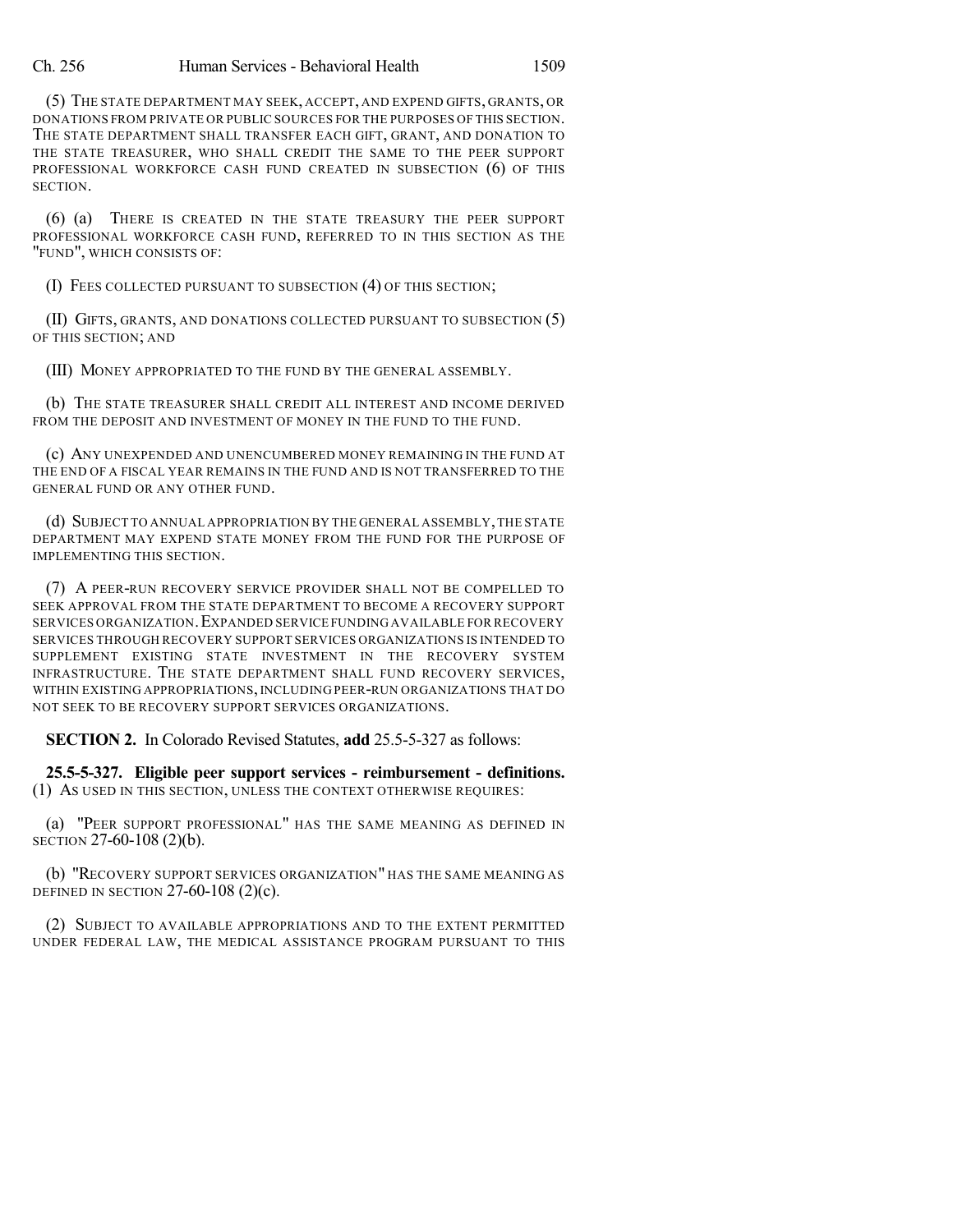ARTICLE 5 AND ARTICLES 4 AND 6 OF THIS TITLE 25.5 INCLUDES PEER SUPPORT PROFESSIONAL SERVICES PROVIDED TO RECIPIENTS THROUGH A RECOVERY SUPPORT SERVICES ORGANIZATION. PEER SUPPORT PROFESSIONAL SERVICES MUST NOT BE PROVIDED TO RECIPIENTS UNTIL FEDERAL APPROVAL HAS BEEN OBTAINED.

**SECTION 3.** In Colorado Revised Statutes,  $27-80-107$ , **amend**  $(1)$ ,  $(4)$ ,  $(6)$ , and  $(7)(c)$  as follows:

**27-80-107. Designation of managed service organizations - purchase of services - revocation of designation.** (1) The director of the office of behavioral health shall establish designated service areas to provide substance use disorder treatment AND RECOVERY services in a particular geographical region of the state.

(4) (a) The terms and conditions for providing substance use disorder treatment AND RECOVERY services must be specified in the contract entered into between the office of behavioral health and the designated managed service organization. Contracts entered into between the office of behavioral health and the designated managed service organization must include terms and conditions prohibiting a designated managed service organization contracted treatment provider from denying or prohibiting access to medication-assisted treatment, as defined in section 23-21-803, for a substance use disorder.

(b) CONTRACTS ENTERED INTO BETWEEN THE OFFICE OF BEHAVIORAL HEALTH AND THE DESIGNATED MANAGED SERVICE ORGANIZATION MUST INCLUDE TERMS AND CONDITIONS THAT OUTLINE THE EXPECTATIONS FOR THE DESIGNATED MANAGED SERVICE ORGANIZATION TO INVEST IN THE STATE'S RECOVERY SERVICES INFRASTRUCTURE, WHICH INCLUDE PEER-RUN RECOVERY SUPPORT SERVICES AND SPECIALIZED SERVICES FOR UNDERSERVED POPULATIONS.INVESTMENTS ARE BASED ON AVAILABLE APPROPRIATIONS.

(6) A managed service organization that is designated to serve a designated service area may subcontract with a network of service providers to provide treatment AND RECOVERY services for alcohol and drug abuse and substance use disorders within the particular designated service area.

(7) (c) From time to time, the director of the office of behavioral health may solicit applications from applicants for managed service organization designation to provide substance use disorder treatment AND RECOVERY services for a specified planning area or areas.

**SECTION 4.** In Colorado Revised Statutes, 25-27.6-103, **amend** (2)(a)(II)(D) as follows:

**25-27.6-103. Behavioral health entity implementation and advisory committee - creation - membership - duties - repeal.** (2) (a) The committee consists of:

(II) The following members to be appointed by the executive director of the department of public health and environment:

(D) One member that represents a provider of substance use disorder treatment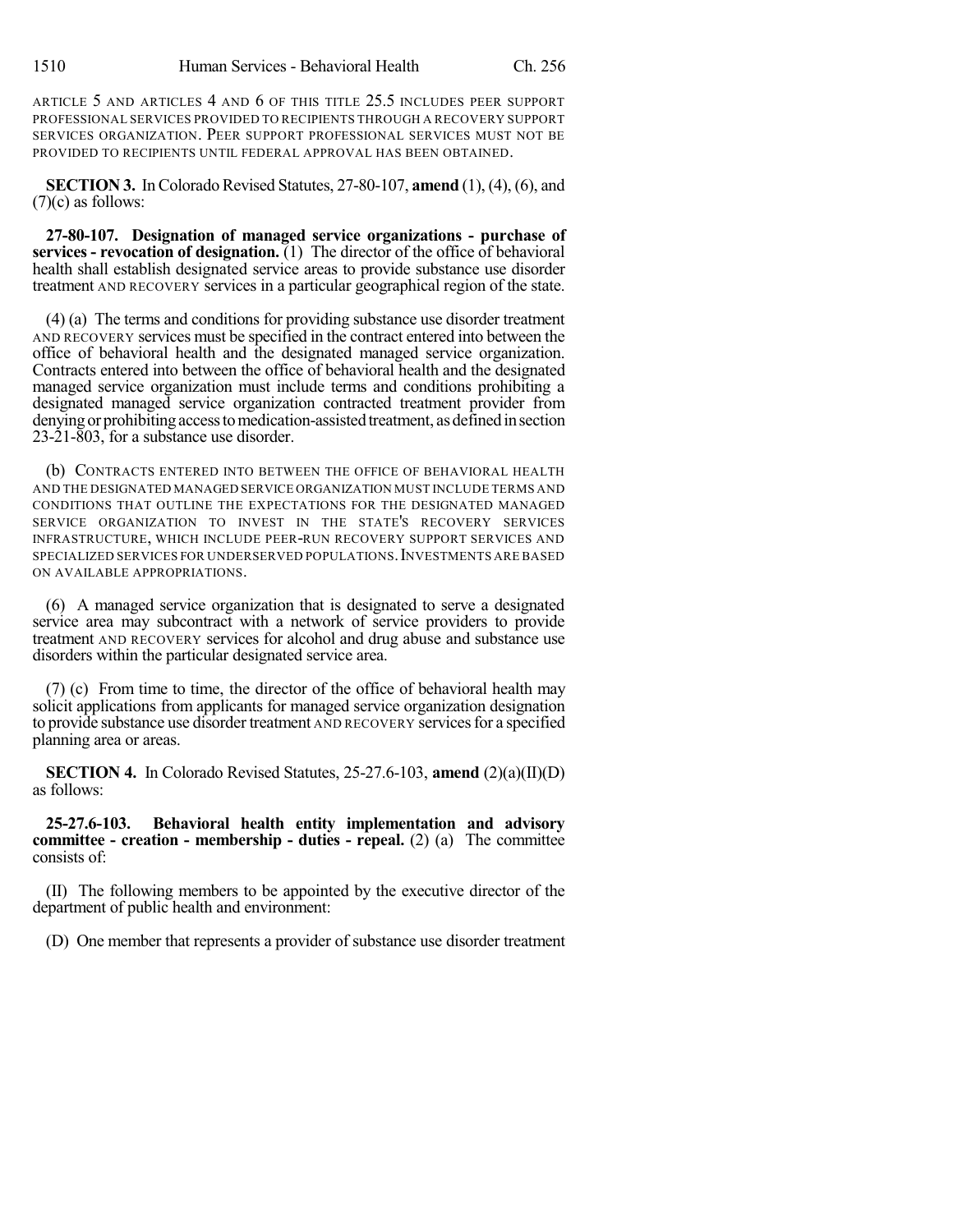AND RECOVERY services that is not a community health center;

**SECTION 5.** In Colorado Revised Statutes, 25.5-5-310, **amend** (2)(b) as follows:

**25.5-5-310. Treatment program for high-risk pregnant and parenting women - cooperation with private entities - definition.** (2) (b) The department of human services is authorized to use state money to provide services to women, including women enrolled in the medical assistance program established pursuant to this article 5 and articles 4 and 6 of this title  $25.\overline{5}$ , who enroll, up to one year postpartum, in residential substance use disorder treatment AND RECOVERY services, untilsuch time asthose services are covered bythemedical assistance program.The department of human services may continue to use state money to enroll parenting women in residential services who qualify as indigent but who are not eligible for services under the medical assistance program.

**SECTION 6.** In Colorado Revised Statutes, 25.5-5-312, **amend** (1) as follows:

**25.5-5-312. Treatment program for high-risk pregnant and parenting women - extended coverage - federal approval.** (1) The state department shall seek federal approval to continue providing substance use disorder treatment AND RECOVERY services for twelve months following a pregnancy to women who are eligible to receive services under the medical assistance program, who are receiving services pursuant to the treatment program for high-risk pregnant and parenting women, and who continue to participate in the treatment program. The state department shall implement the continued services to the extent allowed by the federal government.

**SECTION 7.** In Colorado Revised Statutes, 25.5-5-315, **amend** (1) as follows:

**25.5-5-315. Acceptance of gifts, grants, and donations - Native American substance abuse treatment cash fund.** (1) The executive director may accept and expend money from gifts, grants, and donations for purposes of providing for the administrative costs of preparing and submitting the request for federal approval to provide substance use disorder treatment AND RECOVERY services to Native Americans as provided for in section 25.5-5-314. All such gifts, grants, and donations shall MUST be transmitted to the state treasurer who shall credit the same to the Native American substance abuse treatment cash fund, which fund is created and referred to in this section as the "fund". The money in the fund is subject to annual appropriation by the general assembly. All investment earnings derived from the deposit and investment of money in the fund remains in the fund and shall not be transferred or revert to the general fund of the state at the end of any fiscal year.

**SECTION 8.** In Colorado Revised Statutes, 26-1-132, **amend** (1)(b) as follows:

**26-1-132. Department ofhumanservices- rate setting- residentialtreatment service providers- monitoring and auditing - report.**(1) In conjunction with the group of representatives convened by the state department pursuant to section  $26-5-104$  (6)(e) to review the rate-setting process for child welfare services, the state department shall develop a rate-setting process consistent with medicaid requirements for providers of residential treatment services in Colorado. The